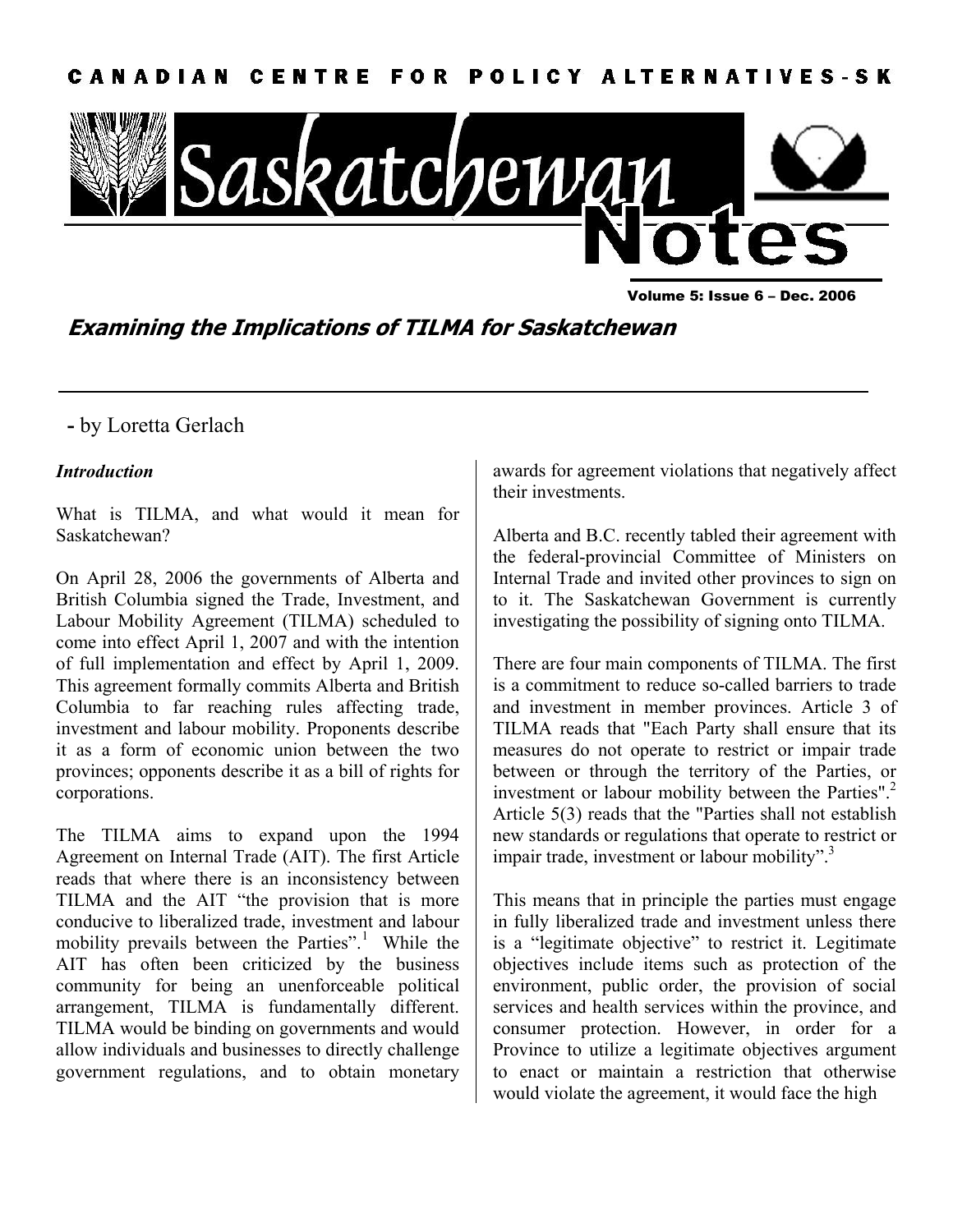hurdle of having to demonstrate that its purpose was legitimate and could not be achieved through less restrictive means.

The second feature of TILMA is a commitment that member governments will not restrict or prohibit investment. Investment in TILMA is defined very broadly as:

"a) an enterprise;

b) financial assets, including money, shares, bonds, debentures, partnership rights, receivables, inventories, capital assets, options and goodwill;

c) the acquisition of financial assets; or

d) the establishment, acquisition or expansion of an enterprise".<sup>4</sup>

#### **The Role of the Saskatchewan Government**

The Premier of Saskatchewan has made public commitments to engage in public consultations on the implications of Saskatchewan joining TILMA before the government will sign. On December 6, 2006 *The Saskatoon Star Phoenix* reported that according to Government Relations Minister Harry Van Mulligen, a comprehensive review of the agreement is underway and the government intends to decide whether to join TILMA in January,  $2007$ .<sup>5</sup> While such statements are welcome, their vagueness and the short timeframe raise grave concerns about how substantial they are and in particular whether the government's plans for consultation and analysis match the significance of adopting the comprehensive agreement. Criticisms have arisen in Alberta and British Columbia that there was a dearth of public consultation and awareness prior to the signing of TILMA and that no sectoral analyses have been made public. Nor was there any legislative debate in either province prior to signing. Saskatchewan would be wise to learn from these objections.

With respect to economic analysis, the Provincial Government has commissioned the Conference Board of Canada to undertake an analysis of the economic implications for Saskatchewan to join TILMA. The Conference Board of Canada is a nonprofit organization with a self-described mission to

"build leadership capacity for a better Canada by creating and sharing insights on economic trends, public policy and organizational performance".<sup>6</sup> Unfortunately, its past record of academic quality is overshadowed in this case by a perception of bias in favour of TILMA. In their May 2006 report *"Death by a Thousand Paper Cuts: The Effect of Barriers to Competition on Canadian Productivity"* <sup>7</sup> the authors make specific policy recommendations that are consistent with TILMA. Maclean's Magazine reports that the Conference Board of Canada will be calling for more "bold steps like TILMA" in a report entitled "Mission Impossible", to be released in January 2007. 8 While the Saskatchewan government may garner valuable information from its Conference Board contract, the current process cannot legitimately be seen as a substitute for substantial public consultation that TILMA requires.

### **The Roots of the Problem**

TILMA is a broad and comprehensive trade agreement. Its binding commitment to extensive 'liberalization' of trade, investment and labour mobility, coupled with its specific and detailed private dispute settlement mechanism, backed up by enforceable monetary awards, makes it is one of the most far reaching trade and investment agreements ever signed by a government in Canada. There are a number of significant and potential negative impacts that could be faced by citizens of Saskatchewan should the provincial government choose to sign on to the agreement.

The agreement would undermine the authority of local governments—including democratically chosen bodies such as municipal governments, school boards, university boards and health regions—to make democratic decisions in the interests of their constituents. Although there is a two year transitional period before the agreement would fully extend to "municipalities and municipal organizations", as soon as the agreement comes into force, they would be subject to pressure under the agreement for any bylaws they enact that are stricter than their existing ones. Many of the decisions these democratic bodies make – including procurement decisions, zoning requirements and service provision - would be subject to TILMA rules if Saskatchewan were to sign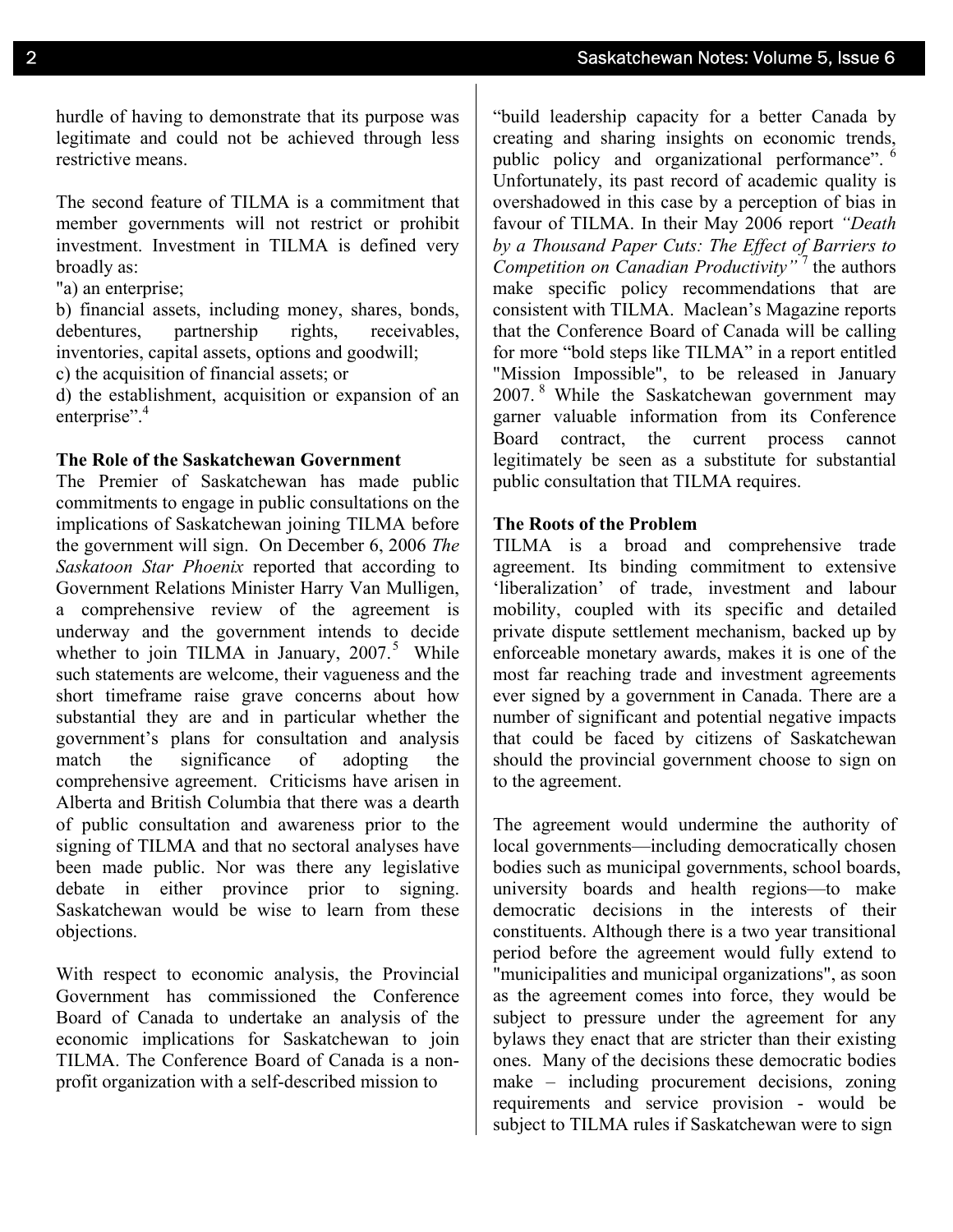the agreement. For example, local government would no longer be able to utilize local hiring provisions or local purchasing preferences should they so choose. Local and regional elected bodies are generally the closest to the grassroots and maintaining their decision-making abilities intact is important for democratic governance. Regrettably, to date there has been limited consultation with these elected leaders.

TILMA could also threaten governments' unfettered ability to provide support for rural development specific to the needs of economically depressed or otherwise challenged regions. Such assistance programs could be seen as restricting trade or distorting investment decisions and governments could face challenges to them for being contrary to TILMA rules. Important Saskatchewan-specific programs, such as the Northern Development Fund could be at serious risk.

The relationship between the decisions of TILMA dispute panels and decisions by established provincial judicial bodies is also of concern. A recent decision of the Ontario Court of Appeal upheld that the foreign investor dispute mechanism under the North American Free Trade Agreement, which can supersede judicial decisions, is constitutionally acceptable in Canada. There is no explicit language in TILMA that recognizes a superior authority of the Courts in the provinces. Trade panels generally do not consider other aspects of law even where their rulings impinge upon human rights and other fundamental issues. If panel decisions can in effect trump the decisions of provincial Courts, this would be a matter of significant concern.

As is the case in many trade agreements and disputes, the consequences are often unknown until they are tested through the dispute resolution process. Human rights are one area where there may be unexpected and/or potential negative consequences. Long fought battles for issues like pay equity, employment equity and basic rights against discrimination and harassment would seem to be at odds with the overall goals of TILMA. In the event of disputes involving

these policies, governments would be required to justify them before dispute panellists in terms of the agreement's narrow or undefined exceptions. It is evident that the architects of TILMA were concerned almost exclusively with economic issues. For example, in Part VII (General Definitions), TILMA states that "affirmative action programs for disadvantaged groups" are a legitimate objective for which the parties can make certain decisions that otherwise interfere with TILMA's goals. Unfortunately, affirmative action is largely an American concept. In Canada, employment equity a distinct process for achieving equality in all aspects of employment—has been the term largely used since Justice Rosalie Silberman Abella, then Commissioner of the Royal Commission on Equality in Employment, coined it in 1984. The TILMA does not specify employment equity as a "legitimate objective".

# **Need for Further Consultation and Investigation**

In order for any government to make such a farreaching decision to adopt TILMA—and thus to place economic development and policy above democratic processes and human rights—there must be a firm mandate from constituents. As a crucial first step, the Government of Saskatchewan should begin to engage in full, comprehensive public education and consultation.

The Government needs to conduct comprehensive and participatory sectoral analyses of the implications of signing such a radical agreement as TILMA. Government departments should enact their own research and consultation processes with their key stakeholders as well as their research and policy analysts who best know and understand the issues facing and processes followed in those portfolios. These key government departments include but are not limited to Government Relations – Municipal Government, Northern Affairs, Health, Learning, Advanced Education and Employment, Industry and Resources, Agriculture and Food, Liquor and Gaming, Justice, Labour, and each Crown Corporation. For too long departments have